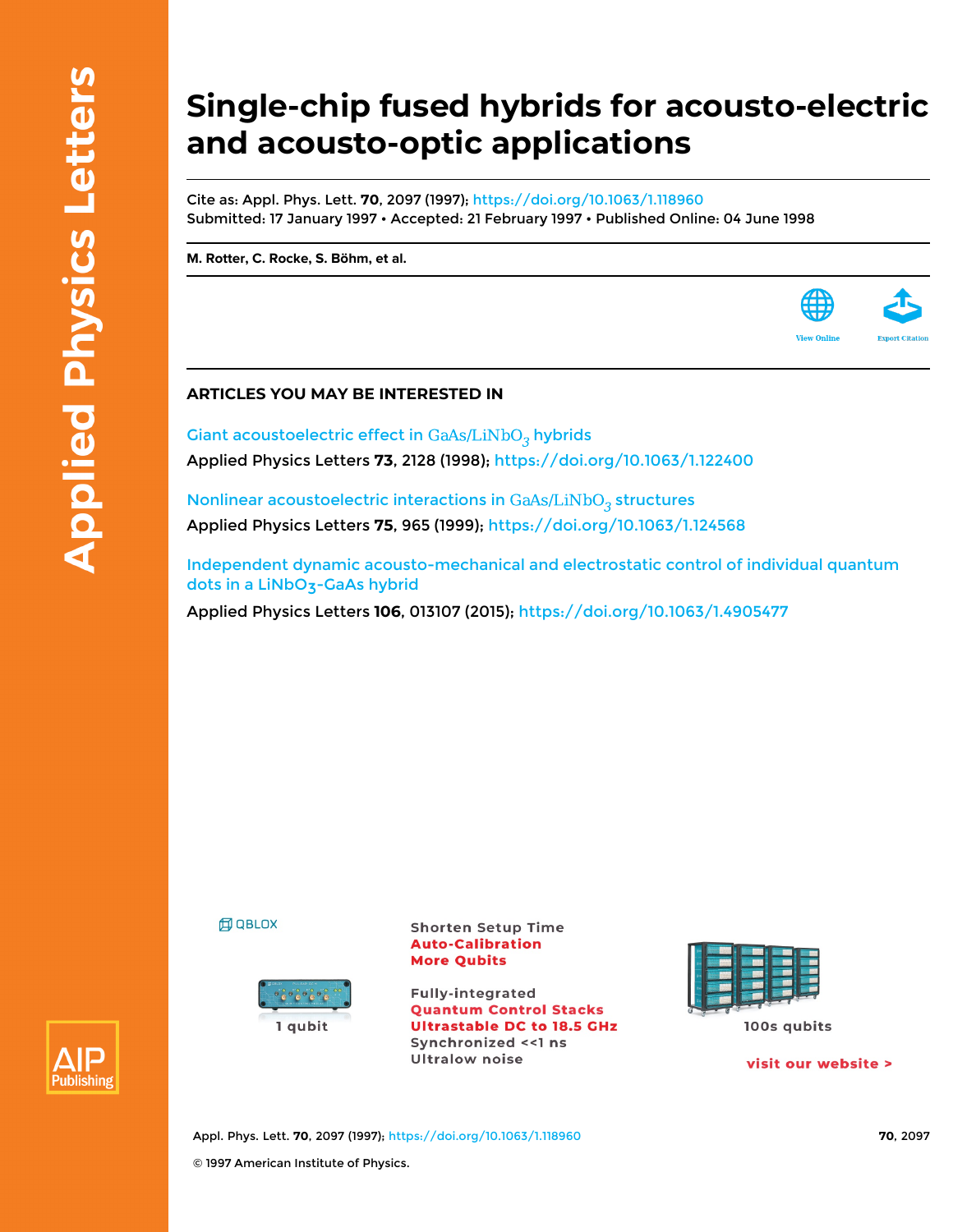## **Single-chip fused hybrids for acousto-electric and acousto-optic applications**

M. Rotter,<sup>a)</sup> C. Rocke, S. Böhm, A. Lorke, and A. Wixforth Sektion Physik der LMU, Geschw.-Scholl-Platz 1, D-80539 München, Germany

W. Ruile and L. Korte

Siemens AG, Corporate Research and Development, D-81730 Müchen, Germany

(Received 17 January 1997; accepted for publication 21 February 1997)

The combination of the electronic and optical properties of a semiconductor hetero-junction and the acoustic properties of a piezoelectric substrate material yields a new class of very promising hybrids for potential acousto-electric and acousto-optic applications. LiNbO<sub>3</sub>/GaAs hybrids have been fabricated using the epitaxial lift-off technique resulting in unusually large acousto-electric and acousto-optic interaction between the quasi two-dimensional electron system in the semiconductor and surface acoustic waves on the piezoelectric substrate. Field effect tunability of the interaction at room temperature is demonstrated and possible device applications are discussed. Photoluminescence measurements show the influence of the acousto-electric fields on the optical properties of quantum well structures. © *1997 American Institute of Physics.*  $[$ S0003-6951(97)q36716-4]

High frequency signal processing by means of acoustic methods is rather advanced and widely used today.<sup>1,2</sup> The use of surface acoustic wave (SAW) filters and delay lines has had a strong impact on both the miniaturization as well as the versatility of high frequency circuitry. Also, acoustooptical effects using SAW on dielectrics for Bragg modulators, interferometry, and related topics have been employed frequently and are well understood.<sup>4</sup> Most of these applications rely on the fact that the frequency response of SAW filters can be tailored in most any desired fashion and that nowadays many different strong piezoelectrics are available with technological attractive properties. Except for a few cases, the SAW devices reported so far are passive devices in a sense that for a given design and for a given set of material constants no real tunability of the acoustic or optical properties can be achieved.

On the other hand, the interaction between SAW and quasi two-dimensional electron systems (Q2DES) in semiconductor heterostructures has attracted great interest over the last decade.<sup>5–7</sup> It could be shown that piezoelectric fields accompanying a SAW on a piezoelectric substrate couples strongly to the Q2DES. The mutual interaction is used as a very sensitive tool for the investigation of the properties of the  $Q2DES$ .<sup>7</sup> Both the integer and the fractional quantum Hall effect<sup> $6$ </sup> have been the subject of intensive investigations where basically the dynamical conductivity  $\sigma(\omega, k)$  was probed by SAW transmission experiments. Also, SAW induced lateral superlattice effects have been reported<sup>8</sup> which might serve as an alternative way for the formation of dynamical quantum structures like quantum wires or even quantum dots.

As has been shown before, $9$  the interaction between a SAW and mobile charges in a bulk piezoelectric semiconductor scales with a material parameter, namely  $K_{\text{eff}}^2$ , the electromechanical coupling coefficient of the respective substrate. For the special case of a Q2DES, the attenuation of the transmitted SAW intensity  $I = I_0 \exp(-\Gamma x)$  and the velocity shift  $\Delta v/v_0$  is calculated in terms of conductivity dependent elastic constants of the piezoelectric substrate and turn out to be given  $by<sup>4</sup>$ 

$$
\Gamma = \frac{K_{\text{eff}}^2}{2} k \frac{\sigma/\sigma_m}{1 + (\sigma/\sigma_m)^2} \quad \text{and} \quad \frac{\Delta v}{v_0} = \frac{K_{\text{eff}}^2}{2} \frac{1}{1 + (\sigma/\sigma_m)^2},\tag{1}
$$

where  $\sigma$  is the sheet conductivity and  $\sigma_m$  denotes a critical conductivity where maximum attenuation occurs;  $k=2\pi/\lambda$ is the wave vector of the SAW and  $v_0$  is the sound velocity for a free surface.

For most of the usual semiconductors on which high quality electron systems can be defined, this material parameter is a small quantity [for the GaAs  $(100)$  surface:  $K_{\text{eff}}^2$  $=6.4\times10^{-4}$ ]. Hence, the acousto-electric effects being related to the interaction between the SAW and the Q2DES are weak. Both from the physical as well as from the technological point of view a piezoelectric substrate combining high coupling efficiency and the superior electronic properties of modern semiconductor heterostructures would be highly desirable. One attempt in this direction was the use of a sandwichlike hybrid structure<sup>10,11</sup> consisting of a strong piezoelectric substrate and a semiconductor structure containing the Q2DES being brought into close contact. There, it was shown that the SAW/Q2DES interaction is considerably enhanced as compared to the monolithic case. The existence of a residual airgap between the substrate and the semiconductor, however, limits the use of the sandwich hybrids to the lower frequency regime.

Here, we demonstrate that a quasi monolithical hybrid system can be realized using a crystal fusing technique that is usually referred to as "epitaxial lift-off" (ELO) introduced by Yablonovitch *et al.*<sup>12</sup> Using this method, the active  $GaAs/Al_{0.3}Ga<sub>0.7</sub>As layers of a semiconductor heterojunction$ containing the high quality electron system, were transferred and fused to a strongly piezoelectric  $LiNbO<sub>3</sub>$  substrate providing the desired high coupling constant  $K_{\text{eff}}^2$  = 0.046. In this process, a 100-nm-thick AlAs layer below the active semi-

Electronic mail: markus.rotter@physik.uni-muenchen.de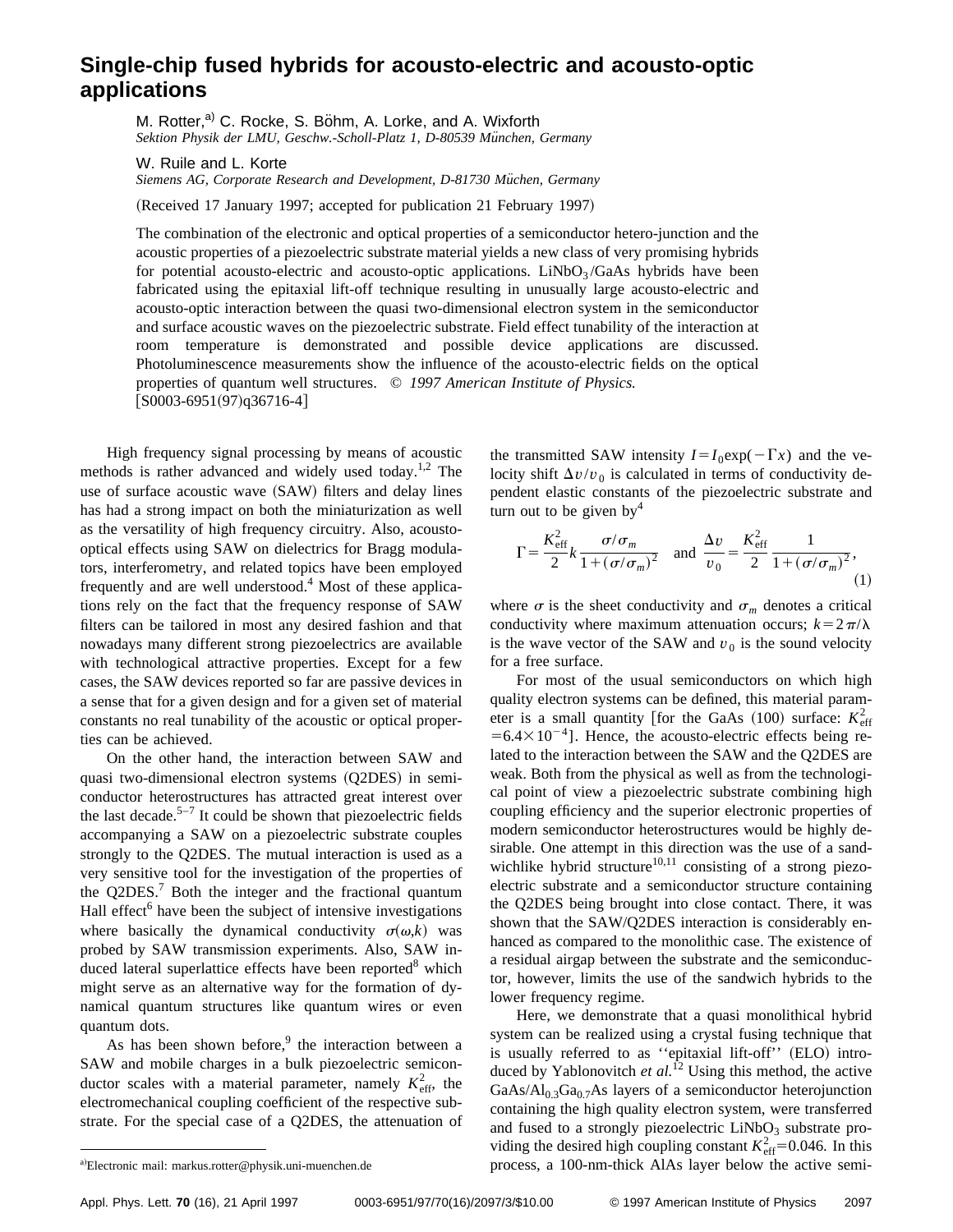

FIG. 1. SAW transmission through the heterojunction containing a Q2DES at low temperatures and in high magnetic fields. Giant quantum oscillations reflect the attenuation of the SAW according to Eq. (1) and the Shubnikov–de Haas oscillations of the magnetoconductivity (see Ref. 5) with  $\nu$  denoting the Landau level filling factor. The length of the Q2DES is 1.7 mm. Parameter is the gate bias  $V_{\rho}$  between the Q2DES and a metallic field effect electrode on top of the structure. Negative bias  $V_g$  leads to a reduction of the free carrier density  $N<sub>S</sub>$ .

conductor layers is selectively removed using hydrofloric acid. The remaining 500-nm-thick ELO film is then transferred onto a YZ-LiNbO<sub>3</sub> substrate forming a SAW delay line (see also inset of Fig. 2). After some pressing and heating procedures that are described in detail elsewhere, $12$ the van der Waals forces yield robust quasimonolithical structures. Here, we report on the transfer of a  $GaAs/Al<sub>0.3</sub>Ga<sub>0.7</sub>As heterojunction forming a Si-doped and$ 100-nm-wide quantum well (sample A) containing a quasi two-dimensional electron system and a 15-nm-wide undoped GaAs/Al<sub>0.3</sub>Ga<sub>0.7</sub>As quantum well structure (sample B), respectively. The structures have been grown either by molecular beam epitaxy  $(sample A)$  or by metal organic vapor phase epitaxy  $(sample B)$ .

Typical results of the SAW/Q2DES interaction for the hybrid system in an external magnetic field are shown in Fig. 1. Here, we plot the transmitted SAW intensity as a function of the applied magnetic field. Giant quantum oscillations reflecting the Shubnikov–de Haas oscillations of the diagonal component  $\sigma_{xx}$  of the magnetoconductivity tensor are observed which are similar to those reported before on monolithic GaAs/AlGaAs structures.<sup>4</sup> However, the coupling constant in  $LiNbO<sub>3</sub>$ , which is approximately two orders of magnitude higher than in GaAs, leads to much larger amplitudes of the oscillations than those previously reported. To estimate the effective *hybrid* coupling constant, the velocity shift which is caused by a conductive layer at the location of the Q2DES is calculated in a perturbation approach.<sup>13</sup> Important parameters are the distance between the  $LiNbO<sub>3</sub>$  surface and the electron system as well as the SAW wave vector k. These calculations yield a hybrid coupling constant  $\overline{K}_{\text{eff}}^2$  $=0.038$  for a SAW frequency of 300 MHz. The critical conductivity  $\sigma_m$  is then given by<sup>11</sup>  $\sigma_m = v_0 \varepsilon_0 (\sqrt{\varepsilon_{xx} \varepsilon_{zz}} + 1)$  $=1.1\times10^{-6} \Omega^{-1}$ , with  $\varepsilon_{xx}$  and  $\varepsilon_{zz}$  denoting the dielectric constants of  $LiNbO<sub>3</sub>$ . These parameters together with the longitudinal magnetoconductivity  $\sigma_{xx}$  from transport measurements allow a direct comparison between the calculated



FIG. 2. Room temperature measurement of the change of the SAW velocity caused by the interaction with the mobile carriers in the semiconductor heterojunction as a function of the gate bias  $V_g$ . At  $V_g \approx -1.5$  V the electron system in the heterojunction becomes depleted, indicated by no further change of the velocity. The inset sketches the sample geometry.

SAW transmission according to Eq.  $(1)$  and the experiment, resulting in an excellent agreement (not shown).

The conductivity of the Q2DES can also be tuned using the field effect. A gate electrode on the top of the hybrid structure, however, reduces the hybrid coupling constant because of partial screening of the SAW potential.<sup>7,14</sup> In order to achieve a strong influence of the Q2DES on the SAW, the gate electrode must have a considerable distance to the Q2DES and the LiNbO<sub>3</sub> surface.<sup>14</sup> Including the influence of the gate electrode, we end up with a hybrid coupling constant of  $\overline{K}_{\text{eff}}^2$  = 0.022.

In Fig. 1, the parameter between the traces is the gate bias  $V_g$  that has been applied between the Q2DES and the thin metal gate electrode on top of the structure. Application of a negative voltage  $V_g$  to the gate leads to a depletion of the Q2DES and a reduction of the carrier density  $N_s$  in the quantum well. This results in a shift of the oscillations to smaller magnetic fields.

In Fig. 2 we show the corresponding renormalization of the sound velocity of the SAW caused by the interaction with the Q2DES at room temperature. For the geometry of sample A, which has not yet been optimized, a change of about 0.5% of the SAW velocity can be realized. This strong modulation of the sound velocity is technologically very attractive, as it can be used for the realization of widely tunable delay lines, oscillators, and resonators around the center frequency of the SAW.

Also, the optical properties of a semiconductor quantum well can be altered acoustically in our hybrid system. The SAW propagating on the  $LiNbO<sub>3</sub>$  is accompanied by both vertical and lateral fields of appreciable strength that can couple to the semiconductor layers. Three major interactions between the piezofields and the optical properties of a quantum well are realizable:

~i! The strong vertical fields of the SAW lead to a tilt of the band edges of the well and hence to a shift of the